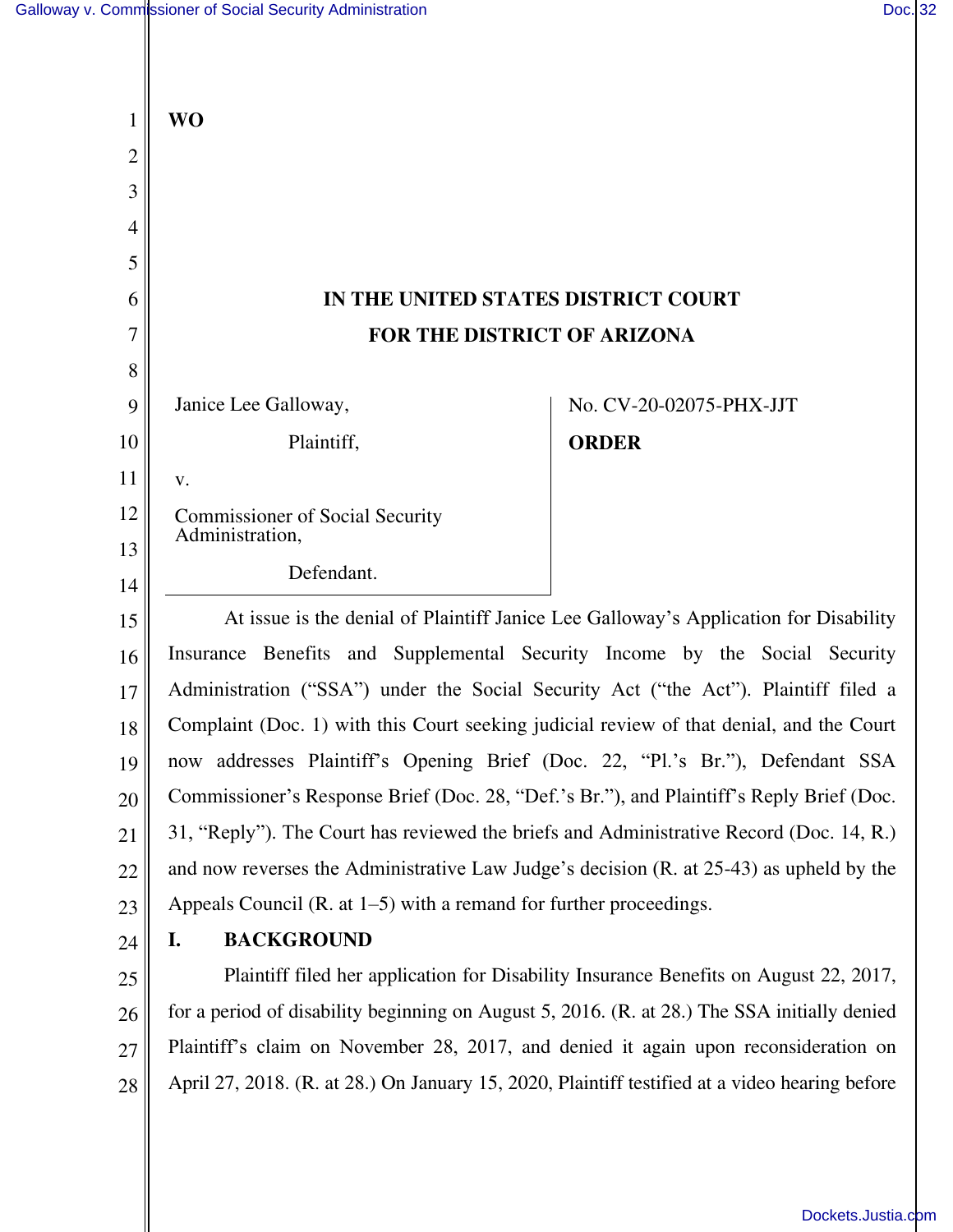Administrative Law Judge ("ALJ") Robert A. Kelly (R. at 37), who subsequently issued a decision denying Plaintiff's claim on February 3, 2020. (R. at 25.) The Appeals Council then denied Plaintiff's Request for Review of the ALJ's decision on August 27, 2020. (R. at 1.)

3 4 5

6

7

8

9

10

11

12

1

2

The Court has reviewed the medical evidence in its entirety and finds it unnecessary to provide a complete summary here. The pertinent medical evidence will be discussed in addressing the issues raised by the parties. Upon considering the medical records and opinions, the ALJ determined that Plaintiff had the severe impairments of fibromyalgia, mild osteoarthritis of the right hip, bilateral carpal tunnel syndrome (status-post right carpal tunnel release), degenerative disc disease of the cervical and lumbar spine (with spondylosis and radiculopathy), and obesity. (R. at 30.) The ALJ also determined that Plaintiff had the following non-severe impairments: obstructive sleep apnea, anxiety, depression, and bipolar disorder. (R. at 31.)

13 14 15 16 17 18 19 20 21 22 After reviewing the medical evidence and testimony, the ALJ concluded that Plaintiff is not disabled. Specifically, the ALJ determined that Plaintiff "does not have an impairment or combination of impairments that meets or medically equals the severity of one of the listed impairments in 20 CFR Part 404, Subpart P, Appendix 1." (R. at 32.) The ALJ also determined Plaintiff has the residual functional capacity ("RFC") to perform light work as defined in 20 C.F.R. § 404.1567(b). (R. at 32.) The ALJ found that Plaintiff "may require a five-minute sit/stand option every one hour while continuing to work." (R. at 32.) The ALJ concluded that Plaintiff could not perform her past relevant work as an aviation mechanic but is nonetheless capable of making a "successful adjustment to other work that exists in significant numbers in the national economy." (R. at 36-37.)

23 24 25 The issues presented to this Court for review are: (1) whether the ALJ erred in rejecting Plaintiff's pain and symptom testimony; and (2) whether the ALJ erred in finding Plaintiff's bipolar disorder, depression, and anxiety were not severe impairments.

26

# **II. LEGAL STANDARD**

27 28 In determining whether to reverse an ALJ's decision, the district court reviews only those issues raised by the party challenging the decision. *See Lewis v. Apfel*, 236 F.3d 503,

- 2 -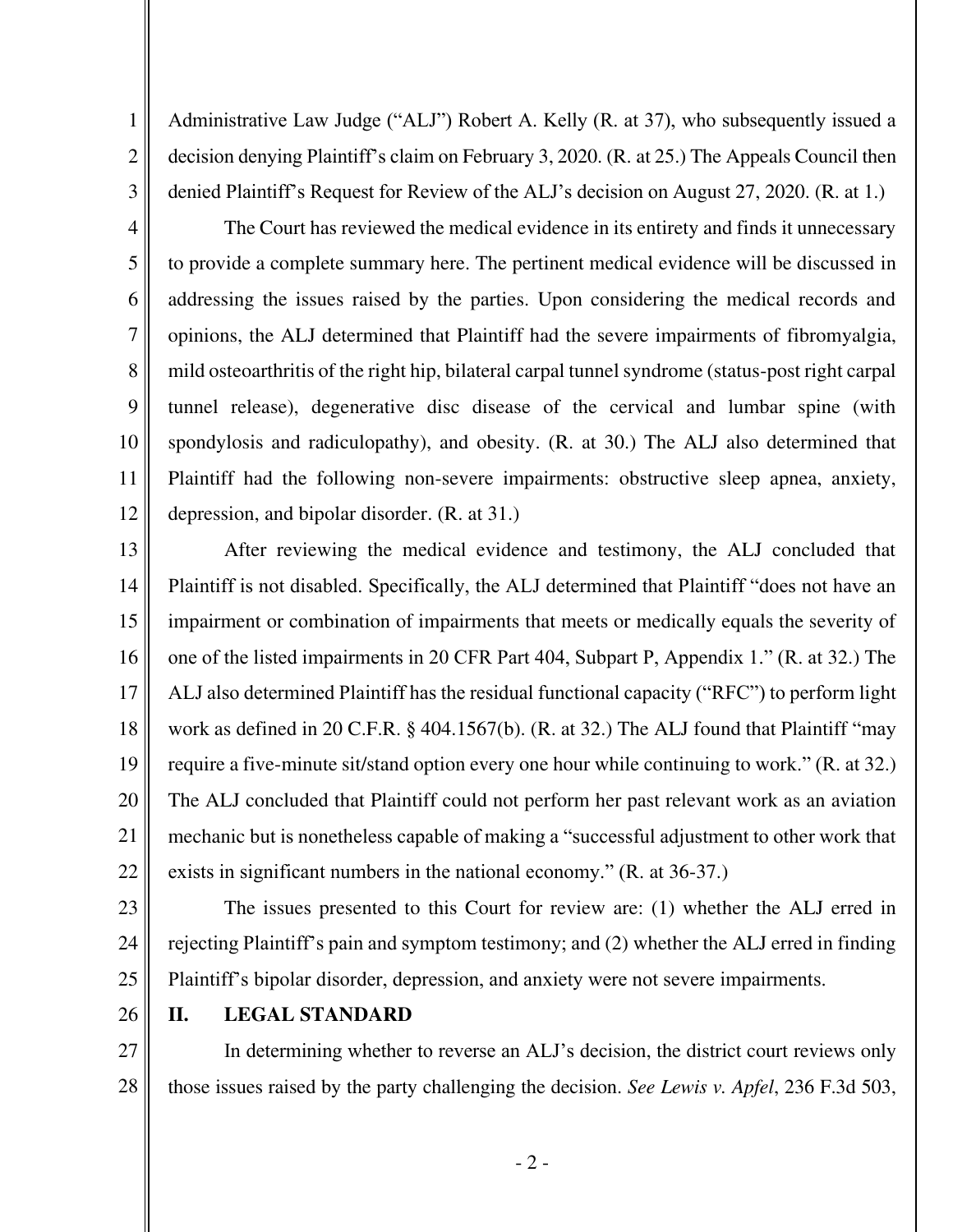1 2 3 4 5 6 7 8 9 517 n.13 (9th Cir. 2001). The Court may set aside the Commissioner's disability determination only if the determination is not supported by substantial evidence or is based on legal error. *Orn v. Astrue*, 495 F.3d 625, 630 (9th Cir. 2007). Substantial evidence is more than a scintilla, but less than a preponderance; it is relevant evidence that a reasonable person might accept as adequate to support a conclusion considering the record as a whole. *Id.* To determine whether substantial evidence supports a decision, the Court must consider the record as a whole and may not affirm simply by isolating a "specific quantum of supporting evidence." *Id.* Generally, "[w]here the evidence is susceptible to more than one rational interpretation, one of which supports the ALJ's decision, the ALJ's conclusion must be upheld." *Thomas v. Barnhart*, 278 F.3d 947, 954 (9th Cir. 2002) (citations omitted).

10

11 12 13 14 15 16 17 18 19 20 21 22 23 24 25 26 27 28 To determine whether a claimant is disabled for purposes of the Act, the ALJ follows a five-step process. 20 C.F.R. § 404.1520(a). The claimant bears the burden of proof on the first four steps, but the burden shifts to the Commissioner at step five. *Tackett v. Apfel*, 180 F.3d 1094, 1098 (9th Cir. 1999). At the first step, the ALJ determines whether the claimant is presently engaging in substantial gainful activity. 20 C.F.R. § 404.1520(a)(4)(i). If so, the claimant is not disabled, and the inquiry ends. *Id.* At step two, the ALJ determines whether the claimant has a "severe" medically determinable physical or mental impairment. 20 C.F.R. § 404.1520(a)(4)(ii). If not, the claimant is not disabled, and the inquiry ends. *Id.* At step three, the ALJ considers whether the claimant's impairment or combination of impairments meets or medically equals an impairment listed in Appendix 1 to Subpart P of 20 C.F.R. Part 404. 20 C.F.R. § 404.1520(a)(4)(iii). If so, the claimant is automatically found to be disabled. *Id.* If not, the ALJ proceeds to step four. *Id.* At step four, the ALJ assesses the claimant's RFC and determines whether the claimant is still capable of performing past relevant work. 20 C.F.R.  $\S$  404.1520(a)(4)(iv). If so, the claimant is not disabled, and the inquiry ends. *Id.* If not, the ALJ proceeds to the fifth and final step, where she determines whether the claimant can perform any other work in the national economy based on the claimant's RFC, age, education, and work experience. 20 C.F.R.  $\S$  404.1520(a)(4)(v). If so, the claimant is not disabled. *Id.* If not, the claimant is disabled. *Id.*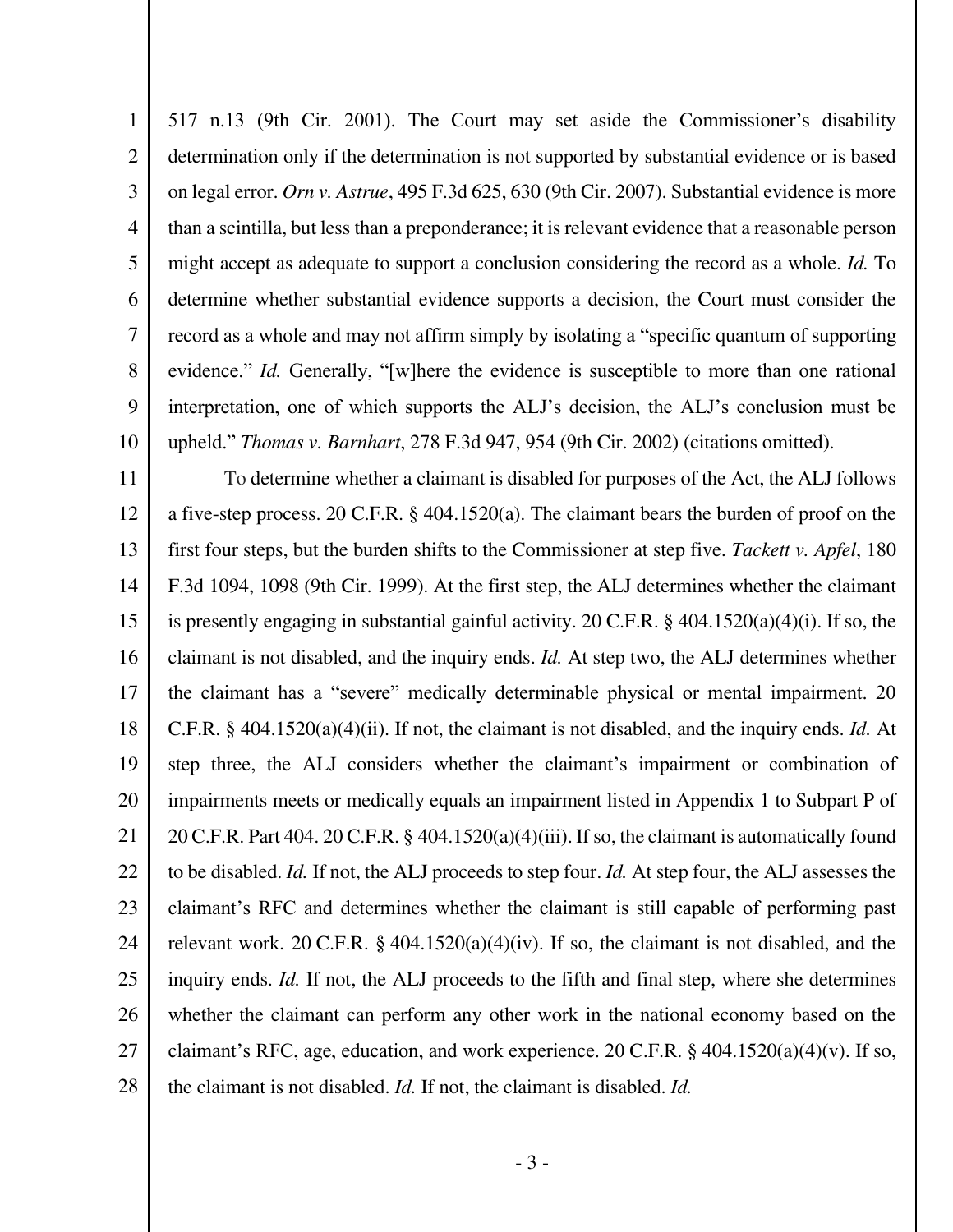1

### **III. ANALYSIS**

2

3

4

5

6

7

8

9

### **A. The ALJ Erred in His Consideration of Plaintiff's Symptom Testimony**

Plaintiff argues that the ALJ erred in his consideration of Plaintiff's symptom testimony (Pl.'s Br. at 14-23), and the Court agrees. At the hearing, Plaintiff testified to various functional limitations due to her physical and mental impairments. (R. at 23-24.) Plaintiff testified regarding her limited abilities to sit, stand, and walk for extended periods of time. (Pl.'s Br. at 22.) She also testified that she had to lay down multiple times throughout the day, and experienced depression that prevented her from getting out of bed two to three times a week. (Pl.'s Br. at 22, citing R. at 51-53, 54, 59, 65.)

10 11 12 13 14 15 16 17 18 An ALJ performs a two-step analysis to evaluate a claimant's testimony regarding pain and symptoms. *Garrison v. Colvin*, 759 F.3d 995, 1014 (9th Cir. 2014). First, the ALJ evaluates whether the claimant has presented objective medical evidence of an impairment "which could reasonably be expected to produce the pain or symptoms alleged." *Lingenfelter*, 504 F.3d 1028, 1035–36 (9th Cir. 2007) (quoting *Bunnell v. Sullivan*, 947 F.2d 341, 344 (9th Cir. 1991) (*en banc*) (internal quotation marks omitted)). If the claimant presents such evidence, then "the ALJ can reject the claimant's testimony about the severity of her symptoms only by offering specific, clear and convincing reasons for doing so." *Garrison*, 759 F.3d at 1014–15 (citing *Smolen v. Chater*, 80 F.3d 1273, 1281 (9th Cir. 1996)).

19 20 21 22 23 24 25 26 27 "In evaluating the credibility of pain testimony after a claimant produces objective medical evidence of an underlying impairment, an ALJ may not reject a claimant's subjective complaints based solely on a lack of medical evidence to fully corroborate the alleged severity of pain." *Burch v. Barnhart*, 400 F.3d 676, 680 (9th Cir. 2005). But the ALJ may properly consider that the medical record lacks evidence to support certain symptom testimony. *Id.* at 681. Additionally, if the ALJ rejects a Plaintiff's symptom testimony for a single permissible purpose, then the ALJ's errant rejection of the testimony for other additional reasons is harmless. *See Carmickle v. Comm'r Soc. Sec. Admin.*, 533 F.3d 1155, 1162 (9th Cir. 2008).

28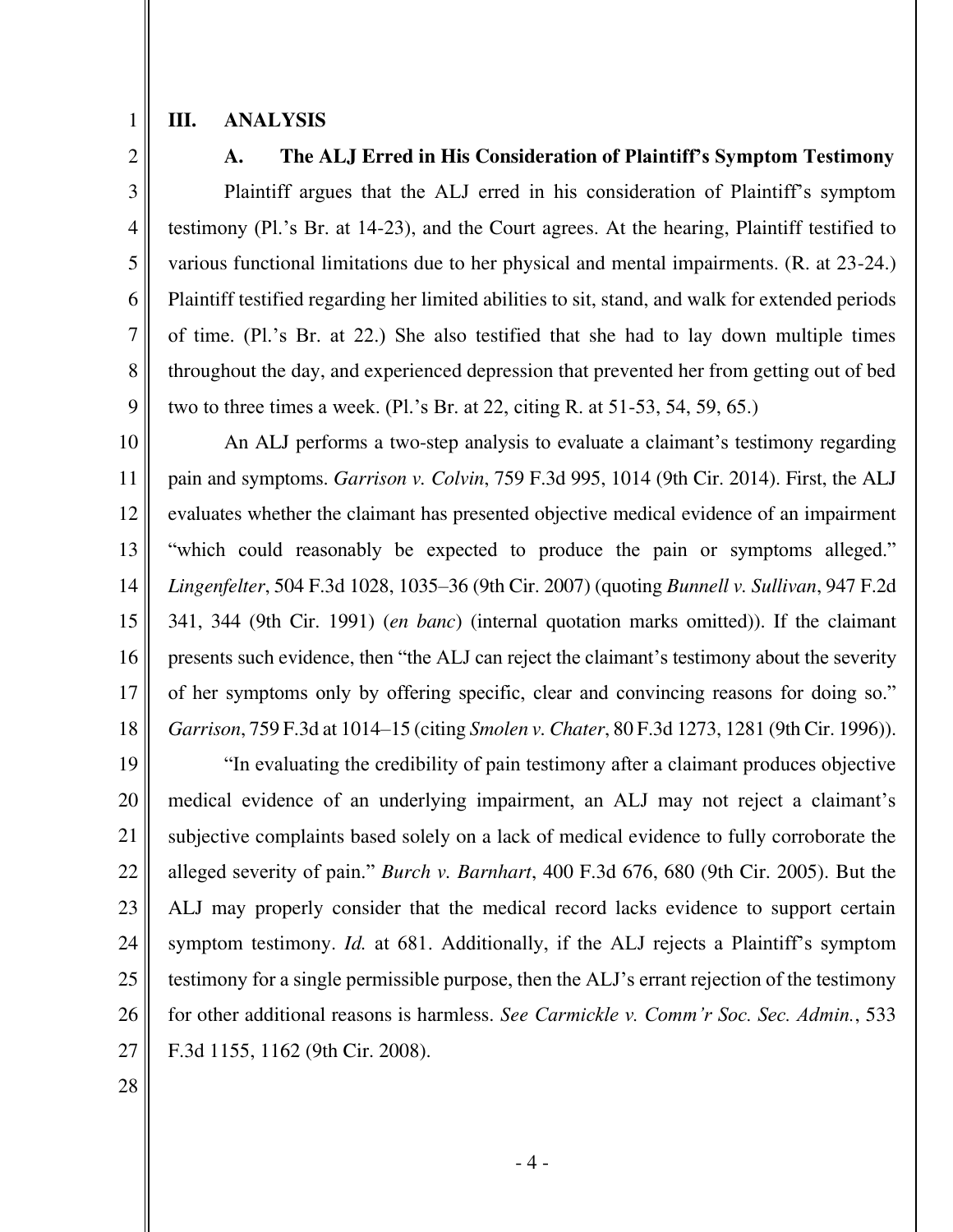The ALJ found that Plaintiff's testimony satisfied the first step, but at the second step her "statements concerning the intensity, persistence and limiting effects of [her] symptoms are not entirely consistent with the medical evidence and other evidence in the record." (R. at 33.) Specifically, the ALJ rejected Plaintiff's symptom testimony because (1) during medical exams Plaintiff often presented with "mostly normal findings," and (2) Plaintiff received "conservative" treatment, and no more aggressive treatments were recommended. (R. at 34.)

1

2

3

4

5

6

7

8 9 10 11 12 13 14 15 16 17 18 Here, the ALJ erred by not specifying the portions of Plaintiff's testimony that were inconsistent with the medical evidence. The ALJ merely summarized Plaintiff's testimony on her symptoms and then summarized the medical evidence without making any express connection to Plaintiff's testimony. (R. at 33, 34.) This is both insufficient and contrary to the Ninth Circuit's instructions. *See Smolen*, 80 F.3d at 1284 (9th Cir. 1996) ("The ALJ must state specifically which symptom testimony is not credible and what facts in the record lead to that conclusion."); *Garrison*, 759 F.3d at 1014; s*ee also Burrell v. Colvin*, 775 F.3d 1133, 1137 (9th Cir. 2014) (ALJ erred where it "did not elaborate on which daily activities conflicted with which part of claimant's testimony."). Simply stating that the medical findings were "mostly normal" without connecting them to specific testimony is not a clear and convincing reason to discount Plaintiff's symptom testimony.

19 20 21 22 23 24 25 26 27 28 The ALJ proffered some medical evidence, but it is unclear what testimony the ALJ found contrary to the medical evidence.<sup>1</sup> Notably, a significant portion of the ALJ's summary of the medical evidence supports Plaintiff's testimony. (*See* R. at 34.) Defendant correctly argues that it is the ALJ's province to weigh such contradictory evidence and determine whether it supports Plaintiff's testimony. (Def.'s Br. at 20-21.) But after weighing the evidence, the ALJ must specify the testimony that he rejects. *See Nelson v. Commr. of Soc. Sec. Admin.*, No. CV-19-08027-PCT-JZB, 2020 WL 1510332, at \*3 (D. Ariz. Mar. 30, 2020) ("Indeed, this Court has repeatedly rejected ALJ rationale that discussed medical evidence but provided no connection between that discussion and

<sup>&</sup>lt;sup>1</sup> The ALJ provided only sparse references to the  $5,140$  page administrative record in his decision.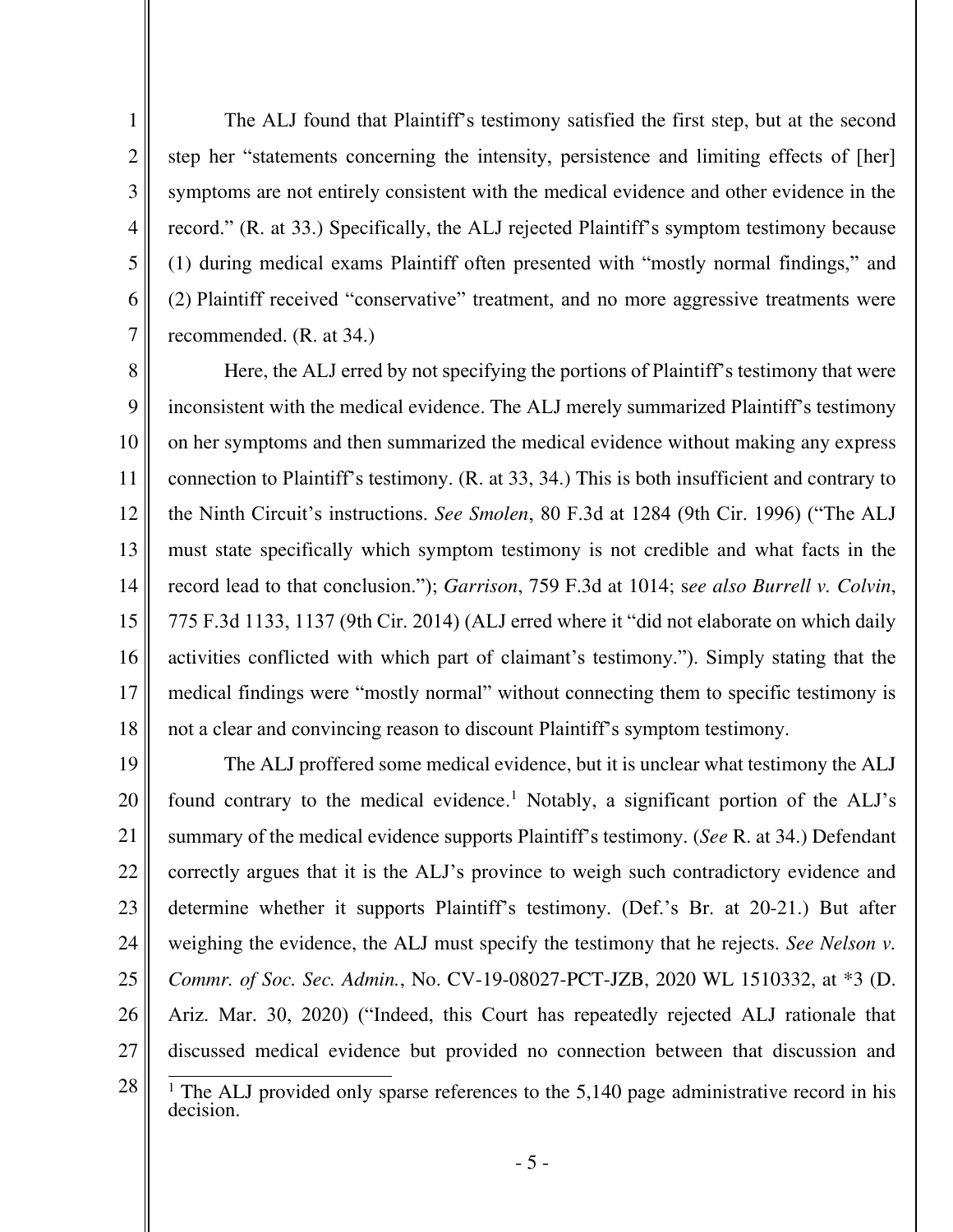rejection of claimants' symptom testimony.") Because the ALJ failed to take this critical step, the Court is left with little analysis to evaluate. Thus, the Court must remand this matter for further administrative proceedings.

4

1

2

3

5

# **B. The ALJ Did Not Err in Finding that Plaintiff's Mental Impairments are Nonsevere**

6 7 8 9 10 11 12 13 14 15 16 An ALJ can find that an impairment or combination of impairments is nonsevere only if it has "no more than a minimal effect on an individual's ability to work." *Smolen v. Chater*, 80 F.3d 1273, 1290 (9th Cir. 1996). Only one severe impairment is required for a claimant to survive the step-two severe impairment analysis. *Id*. The ALJ must consider all of a claimant's medically determinable impairments when calculating her RFC, regardless of whether they are severe. *Id*.; 20 C.F.R. § 404.1523. Consequently, an ALJ's errant failure to treat an impairment as severe is typically harmless if the claimant survives steptwo and the ALJ considers all the claimant's medically severe impairments, severe or otherwise. *See Burch v. Barnhart*, 400 F.3d 676, 682 (9th Cir. 2005). An ALJ's step-two determination will be upheld when substantial evidence supports her finding that a claimant's impairment is nonsevere. *Webb v. Barnhart*, 433 F.3d 683, 687 (9th Cir. 2005).

17 18 19 20 21 22 23 24 25 26 There are unique considerations when a claimant alleges that a mental impairment is severe. The ALJ rates a claimant's degree of functional limitation in four broad functional areas to determine whether her mental impairments are severe. 20 C.F.R. § 404.1520a(c). The functional areas are: (1) understand, remember, or apply information; (2) interact with others; (3) concentrate, persist, or maintain pace; and (4) adapt or manage oneself. 20 C.F.R. § 404.1520a(c)(3). The ALJ rates the level of impairment on a five-point scale: none, mild, moderate, marked, and extreme. 20 C.F.R. § 404.1520a(c)(3). If the ALJ finds that the degree of limitation is only mild in each functional area, then she will generally find that the claimant's mental impairment is nonsevere. 20 C.F.R.  $§$  404.1520a(d)(1).

27 28 Here, there is substantial evidence to support the ALJ's finding that Plaintiff's mental impairments are nonsevere. Even if the ALJ had erred at step-two, the error would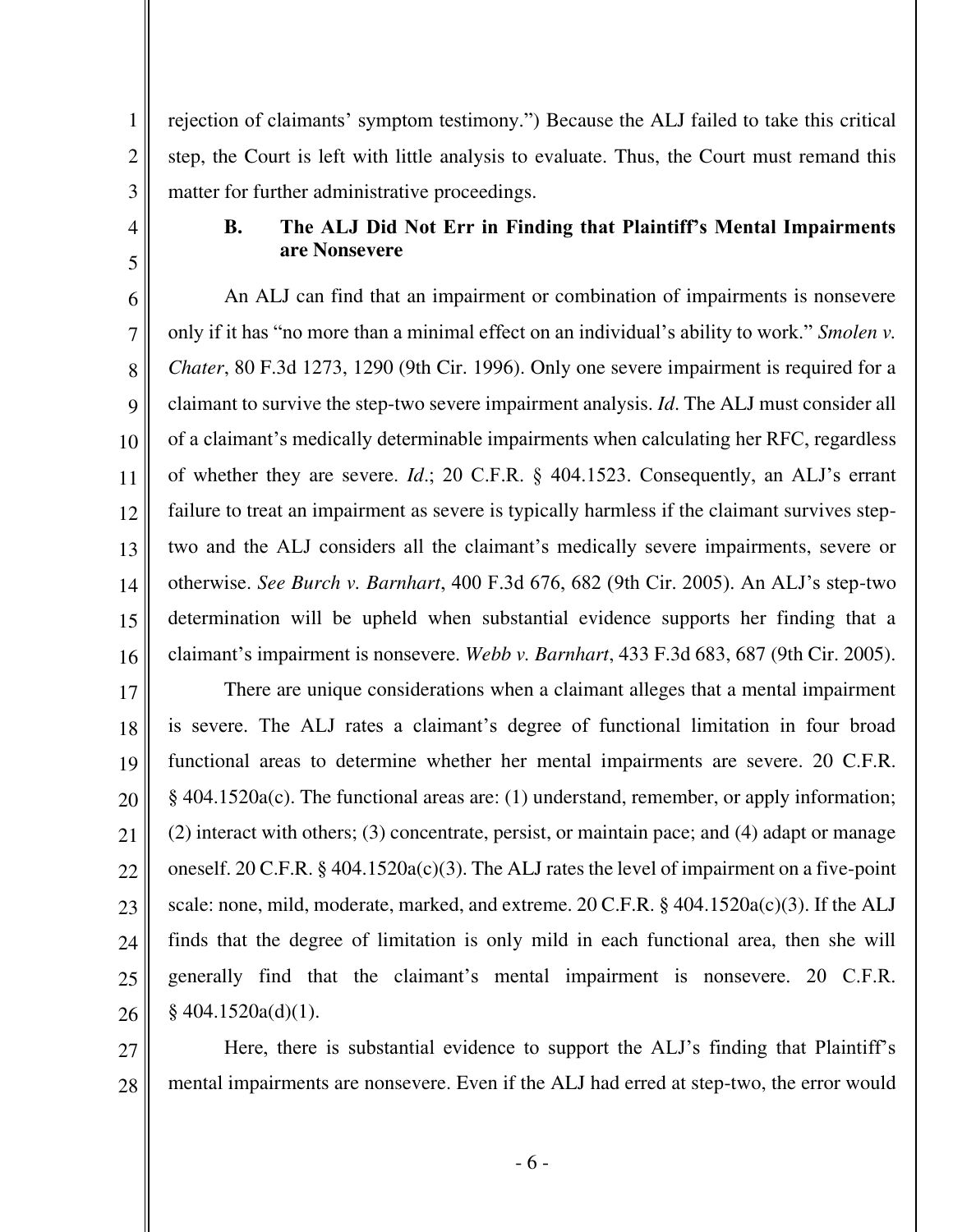be harmless because the ALJ considered Plaintiff's mental impairments when calculating Plaintiff's RFC.

1

2

3

4

5

6

7

8

9

Plaintiff's primary argument concerns the ALJ's analysis of the evidence related to Plaintiff's mental impairments. (Pl.'s Br. at 23–26.) Plaintiff argues that there is objective evidence in the record that she experienced increased panic, anger outbursts, and isolative behavior despite her ongoing treatment. (Pl.'s Br. at 24, citing R. at 4048.) Further, Plaintiff underwent testing that revealed "serious concerns of mood dysregulation," and indicated symptoms of somatic complaints, head pain, being socially introverted, anxiety, and anger. (R. at 4048.)

10 11 12 13 14 15 16 Plaintiff is correct that the record evidences some cognitive impairment, but her arguments miss the mark. This is because the ALJ found only that Plaintiff's mental impairments are nonsevere, not that they are nonexistent. (R. at 31.) Thus, Plaintiff's argument is not that the ALJ did not consider her mental impairments, but that the ALJ did not correctly weigh their disabling effect. However, the ALJ's consideration of Plaintiff's mental impairments is supported by substantial evidence. Accordingly, the Court defers to the ALJ's determination. *See Thomas*, 278 F.3d at 954.

17 18 19 20 21 22 23 24 25 26 27 28 The ALJ found that Plaintiff has only a mild limitation in each of the four functional areas. (R. at 31.) The ALJ relied on records from mental status examinations of Plaintiff in reaching this conclusion. (R. at 31.) Particularly, The ALJ presented evidence that Plaintiff generally presented as alert and oriented, she maintained eye contact, she was reported as having a pleasant and cooperative behavior, normal mood and affect, normal attention span, normal psychomotor activity, normal speech, and logical, linear, and goal-directed thought processes. (R. at 31, citing 3775, 3796-3965, 3993, 3999, 4004-05, 4038-39, 4279-80.) Plaintiff also denied suicidal or homicidal ideations and reported no hallucinations. (R. at 4974, 4977.) Finally, the ALJ noted that the medical record does not include any evidence of emergency room visits or inpatient admissions for the exacerbation of mental health symptoms. (R. at 31.) These findings and Plaintiff's activities of daily living, including her ability to prepare simple meals, drive, shop in stores, and serve in her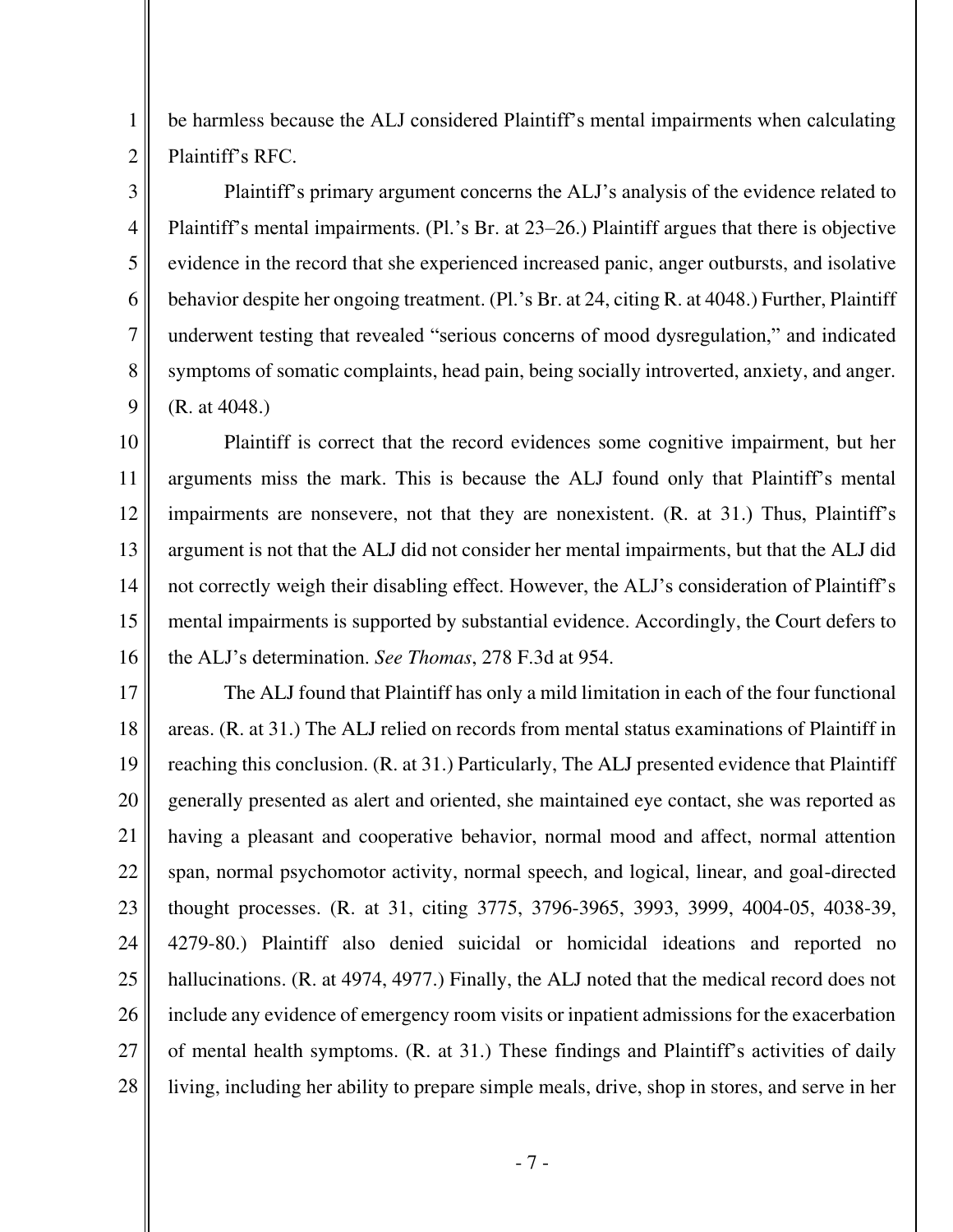2 3

4

5

6

7

1

local HOA, support the ALJ's finding that Plaintiff's mental impairments are nonsevere. (R. at 31.)

Finally, even if the ALJ had erred by not finding that Plaintiff's mental impairments are severe, such error would be harmless. The ALJ specifically noted that he considered "all of the claimant's medically determinable impairments, including those not severe," in determining Plaintiff's RFC. (R. at 31.) Therefore, regardless of whether Plaintiff's mental impairments were properly considered nonsevere, they were incorporated into her RFC. Accordingly, there is no reversible error in the ALJ's step-two analysis.

8 9

#### **C. The Credit-as-True Rule Does Not Apply**

10 11 12 13 14 15 16 17 18 19 20 21 22 23 24 Plaintiff asks that the Court apply the "credit-as-true" rule, which would result in remand of Plaintiff's case for payment of benefits rather than for further proceedings. (Pl.'s Br. at 26.) The credit-as-true rule only applies in cases that raise "rare circumstances" which permit the Court to depart from the ordinary remand rule under which the case is remanded for additional investigation or explanation. *Treichler v. Comm'r of Soc. Sec. Admin.*, 775 F.3d 1090, 1099-1102 (9th Cir. 2014). These rare circumstances arise when three elements are present. First, the ALJ must have failed to provide legally sufficient reasons for rejecting medical evidence. *Id*. at 1100. Second, the record must be fully developed, there must be no outstanding issues that must be resolved before a determination of disability can be made, and the Court must find that further administrative proceedings would not be useful. *Id*. at 1101. Further proceedings are considered useful when there are conflicts and ambiguities that must be resolved. *Id*. Third, if the above elements are met, the Court may "find[] the relevant testimony credible as a matter of law . . . and then determine whether the record, taken as a whole, leaves 'not the slightest uncertainty as to the outcome of [the] proceeding.'" *Id*. (citations omitted).

25 26 27 In this case, the ordinary remand rule, not the credit-as-true rule applies. There is sufficient evidence in the record to create evidentiary conflicts regarding Plaintiff's disability that cause uncertainty as to the outcome of the proceeding.

28